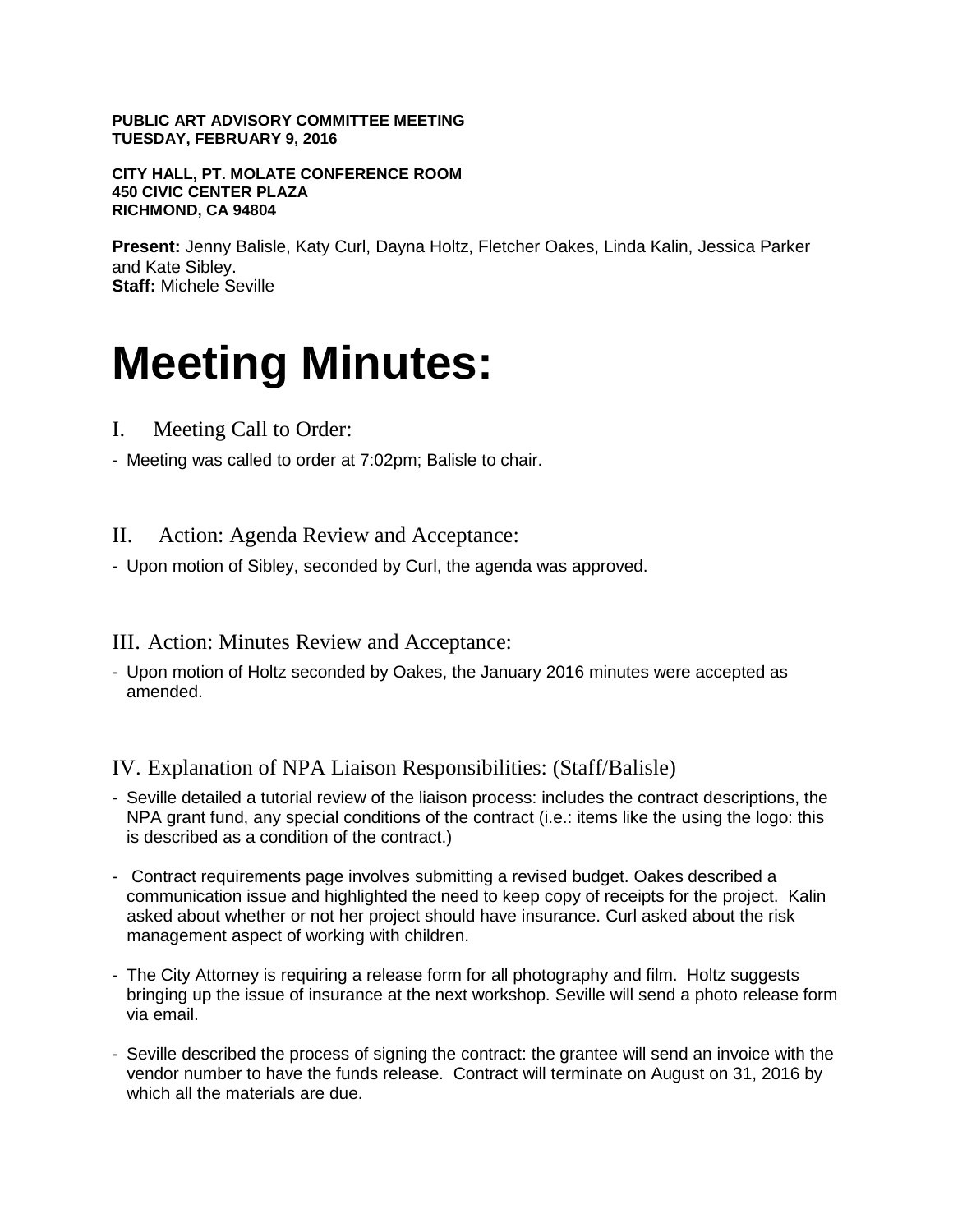- Seville issues a reminder to get quotes of participants; encourage project managers to describe their experiences working together with members of the community. Curl wants to know whether projects are to be finished before August 31st with the repo; Seville highlights that a key component of this grant process for everyone, is finishing the project by contract deadline.
- Curl mentions that there is support available to help artists if they start falling down; please connect as soon as possible. If contract is not going to be met, then it needs to be amended before the project is over; otherwise it merits a new contract.
- Community Development Block Grant, a federal fund (CDBG) grant recipients are put on hold: Erik Morales, Kevin Holmes and Ronald Blodgett. Cristal Banagan, Jose Hernandez and Eugene Rodriguez do not have contracts because there is a fund shortage. Six total projects are on hold. Ten total projects have been released for signature by the city manager. In the future, we are going to use language that describes "conditionality".

## V. Discussion: SF Mime Troupe

- Oakes reports on SF Mime Troupe; they are interested in Nicholl Park reservation.
- Oakes is seeking food donations for feed the Mime Troupe. The date is July 23, 2016 on a Saturday, around 2:00pm with a plan to start music at 1:30pm.
- Background on SF Mime Troupe: group does free theater in the park with political satire leanings.
- Mime troupe needs to apply for a permit and needs a waiver from the city.

VI. Discussion: Public Art Maintenance of "Torque" (All)

- Seville reports receiving an email from Cesar Zepeda about Torque: it requires a spray wash and the issue of bricks falling requires attention.
- The state of torque is one of gradual decline, installed in 1983, so it is visible aging and has leakage problems.
- A conservationist came out years ago, but no repair action was taken at that time. Sibley wants to know if there is a budget for repairs; there is: \$41,000. Zepeda has asked public works to fix broken curb and landscaping issue.

## VII. Staff Report: (Seville)

**- Richmond Write!** Poetry entries were due Friday, February 5<sup>th</sup>, 2016. Ten total judges for the project; two entries per person. Results due from judges on March 11<sup>th</sup>. The Awards Ceremony is April  $15<sup>th</sup>$ .